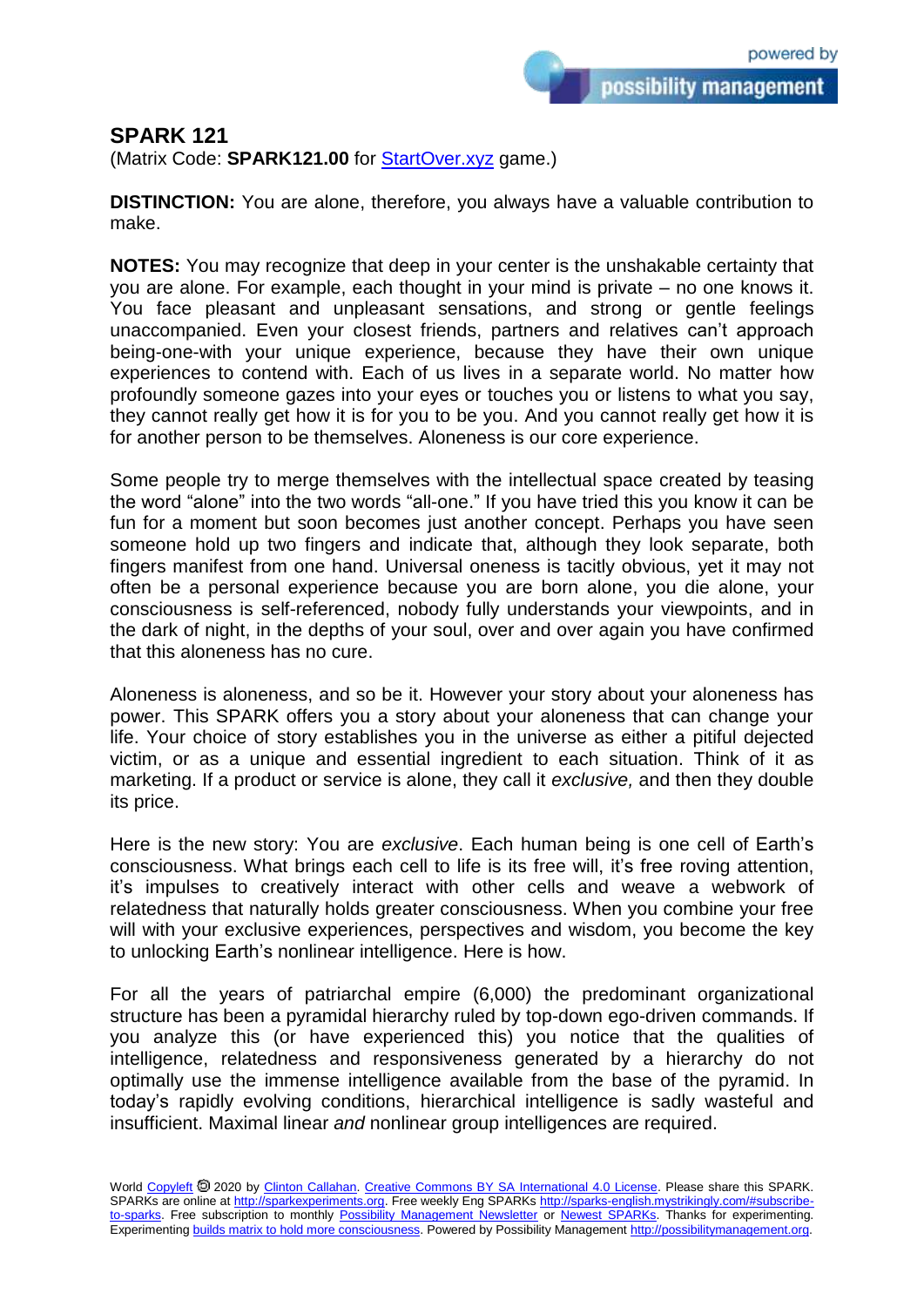Unleashing this full-range of intelligence requires two things: nonlinear meeting technologies (combinations of circles, networks and meshworks), *plus*, individuals who regard their own uniqueness as an invaluable asset to the team.

On the one hand, your uniqueness makes you alone. On the other hand, *your uniqueness guarantees that you always have a contribution to make*. (Please let that sink in past your mind.) Each and every person's perspective is required at each and every decision to maximize creative intelligence. It is time to experiment.

## **EXPERIMENTS:**

**SPARK121.01** SPEAK OUT There are two basic Box stories. Half of the Boxes proclaim: *I am okay so everybody wants to hear me*. The other half of the Boxes proclaims: *I am not okay so nobody wants to hear me*. Both stories are wrong.

Regardless of which story your Box churns out, your spoken contribution is essential to the wellbeing of your partnership, family, team, or department. Without the benefit of your wild ideas and crazy impulses your groups suffer – more than you know.

It turns out that if you do not get to say what you need to say, things deteriorate. Your free thinking gets bogged down, your heart moans, your spirit slowly gyrates in waiting mode, you feel physically drained, and, *your Gremlin wakes up hungry for revenge*. Whenever Gremlin is not being used consciously he must find ways to get his own food unconsciously. This definitely deteriorates things.

Here is the experiment: three times each day speak out and explain one or more of your crazy, impulsive, contradictory ideas. Tiny or giant, the scope of your ideas do not matter. It can help to know that it is not necessary to smash other ideas in order to propose your own ideas. Simply make clear proposals. Let yourself be heard. Believe it or not, your proposals will be remembered. When others finally get what you say, things will change. The more often you make proposals the quicker people will get them. Become a proposal generator. From time to time it can be useful to implement your own proposals for the benefit of the group even if you don't have permission.

**SPARK121.02** ENJOY NOT KNOWING OTHERS Since every person is unique, the *getting-to-know-you* process is endless. What a joy! This means being in honeymoon forever! Any time you think you know who someone is you are wrong. They cannot be known. The experiment is: each day, choose one person whom you assume you know and erase your assumption about knowing them: your kids, your wife or husband, your brother or sister, your boss or client. When you see or speak with them, or speak about them, make sure you have no idea who they are. Stay in the present, stay in awe. Be open to their particular brand of insanity. You might know their name (although in an evolutionary culture, you might not even know their current name) but everything else about them is a discontinuously evolving mystery!

**SPARK121.03** ENJOY NOT KNOWING YOURSELF Catch your every assumption about already knowing who you are. This automatically unleashes the parts of yourself that you keep safely out of view because they do not fit into your self-image. Let your self-image dissolve away. Never have a self-image. This way you can keep